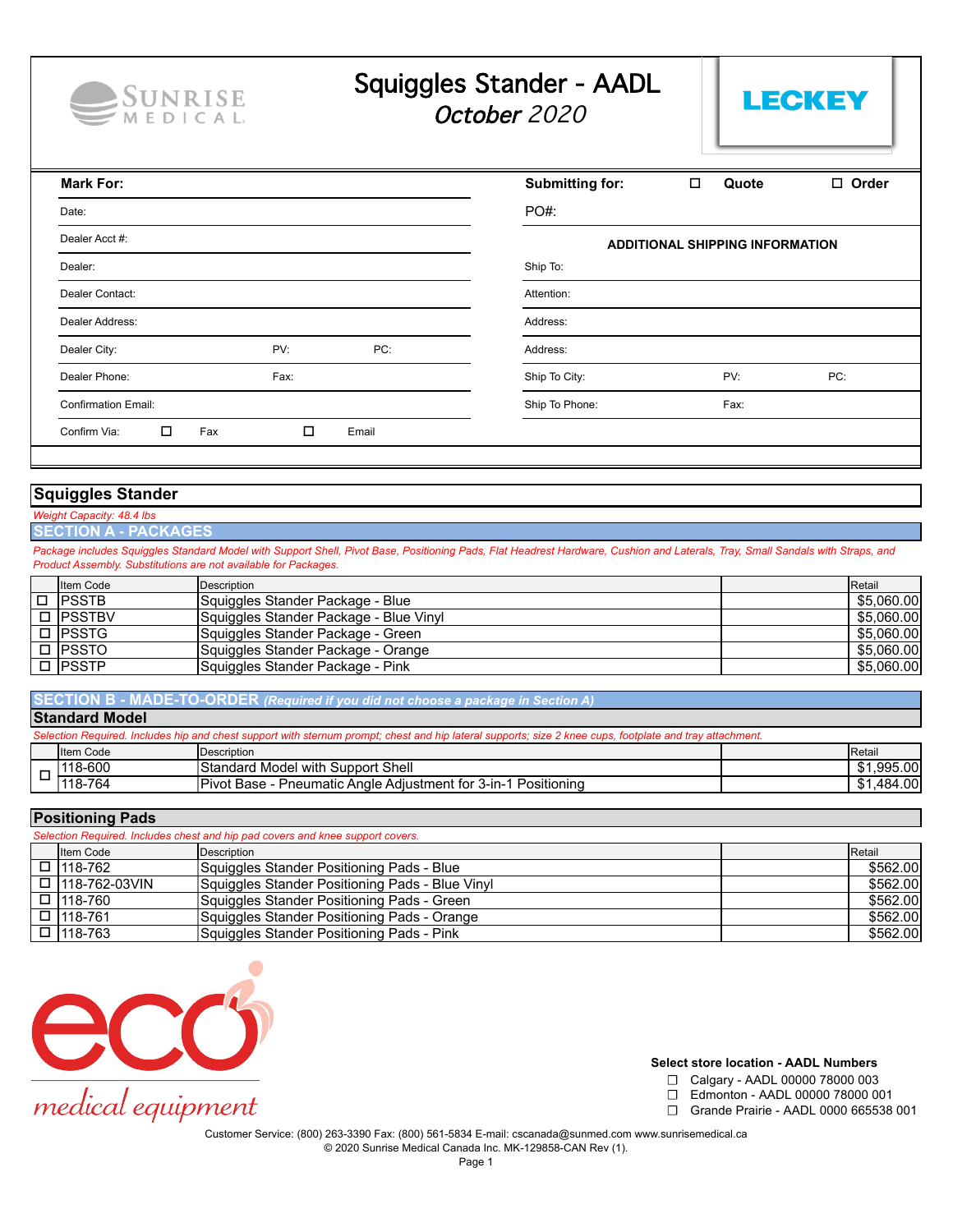| <b>Accessories</b> |                  |                                 |                  |          |          |         |
|--------------------|------------------|---------------------------------|------------------|----------|----------|---------|
|                    | Item Code        | Description                     |                  |          | Retail   |         |
|                    | □ 102-1640       | Size 1 Knee Cup                 | <b>Quantity:</b> | (1 or 2) | \$111.00 |         |
|                    | □ 102-3640       | Size 3 Knee Cup                 | <b>Quantity:</b> | (1 or 2) | \$111.00 |         |
|                    | $\Box$ 118-619   | Trav - Grav                     |                  |          | \$374.00 |         |
|                    | □ 120-270        | Padded Tray Insert - Gray       |                  |          | \$305.00 |         |
|                    | □ 117-769        | Grab Rail / Toy Bar for Tray    |                  |          | \$281.00 |         |
|                    | $\Box$ 1152-1600 | Small Sandals w/ Straps (Pair)  |                  |          | \$210.00 |         |
|                    | $\Box$ 152-2600  | Medium Sandals w/ Straps (Pair) |                  |          | \$210.00 |         |
|                    | □ 120-816        | Footplate Raiser 1" (Each)      | Quantity:        | (1 to 3) |          | \$84.00 |

| Cushion selection required with hardware            |                                                           |                                                                                                 |          |  |
|-----------------------------------------------------|-----------------------------------------------------------|-------------------------------------------------------------------------------------------------|----------|--|
|                                                     | Item Code<br>Description                                  |                                                                                                 | Retail   |  |
|                                                     | 120-859                                                   | <b>Contoured Headrest Support Hardware</b>                                                      | \$340.00 |  |
| □                                                   |                                                           | 137-800-03 Contoured Headrest Cushion - Blue                                                    | \$167.00 |  |
| □                                                   |                                                           | 137-800-03VIN Contoured Headrest Cushion - Blue Vinyl                                           | \$167.00 |  |
| □                                                   |                                                           | 137-800-01 Contoured Headrest Cushion - Green                                                   | \$167.00 |  |
| 137-800-02 Contoured Headrest Cushion - Orange<br>Д |                                                           | \$167.00                                                                                        |          |  |
| $\Box$                                              |                                                           | 137-800-04 Contoured Headrest Cushion - Pink                                                    | \$167.00 |  |
| □                                                   | 117-697                                                   | Flat Headrest Support Hardware                                                                  | \$228.00 |  |
| □                                                   |                                                           | 117-850-03 Flat Headrest Cushion - Blue                                                         | \$114.00 |  |
| □                                                   |                                                           | 117-850-03VIN Flat Headrest Cushion - Blue Vinyl                                                | \$114.00 |  |
| Д                                                   |                                                           | 117-850-01 Flat Headrest Cushion - Green                                                        | \$114.00 |  |
| □                                                   |                                                           | 117-850-02 Flat Headrest Cushion - Orange                                                       | \$114.00 |  |
| □                                                   | 117-850-04 Flat Headrest Cushion - Pink                   |                                                                                                 | \$114.00 |  |
| О                                                   | 118-667                                                   | Lateral Bracket Assembly Hardware (Pair)<br>Requires Flat Headrest Support Hardware and Cushion | \$162.00 |  |
| $\Box$                                              |                                                           | 137-807-03 Flat Headrest Lateral Cushions - Blue (Pair)                                         | \$298.00 |  |
| $\Box$                                              |                                                           | 137-807-03VIN Flat Headrest Lateral Cushions - Blue Vinyl (Pair)                                | \$298.00 |  |
| Д                                                   |                                                           | 137-807-01 Flat Headrest Lateral Cushions - Green (Pair)                                        | \$298.00 |  |
| $\Box$                                              | 137-807-02 Flat Headrest Lateral Cushions - Orange (Pair) |                                                                                                 | \$298.00 |  |
| $\Box$                                              |                                                           | 137-807-04 Flat Headrest Lateral Cushions - Pink (Pair)                                         | \$298.00 |  |



## **Select store location - AADL Numbers**

- ☐ Calgary AADL 00000 78000 003
- ☐ Edmonton AADL 00000 78000 001
- ☐ Grande Prairie AADL 0000 665538 001

Customer Service: (800) 263-3390 Fax: (800) 561-5834 E-mail: cscanada@sunmed.com www.sunrisemedical.ca © 2020 Sunrise Medical Canada Inc. MK-129858-CAN Rev (1).